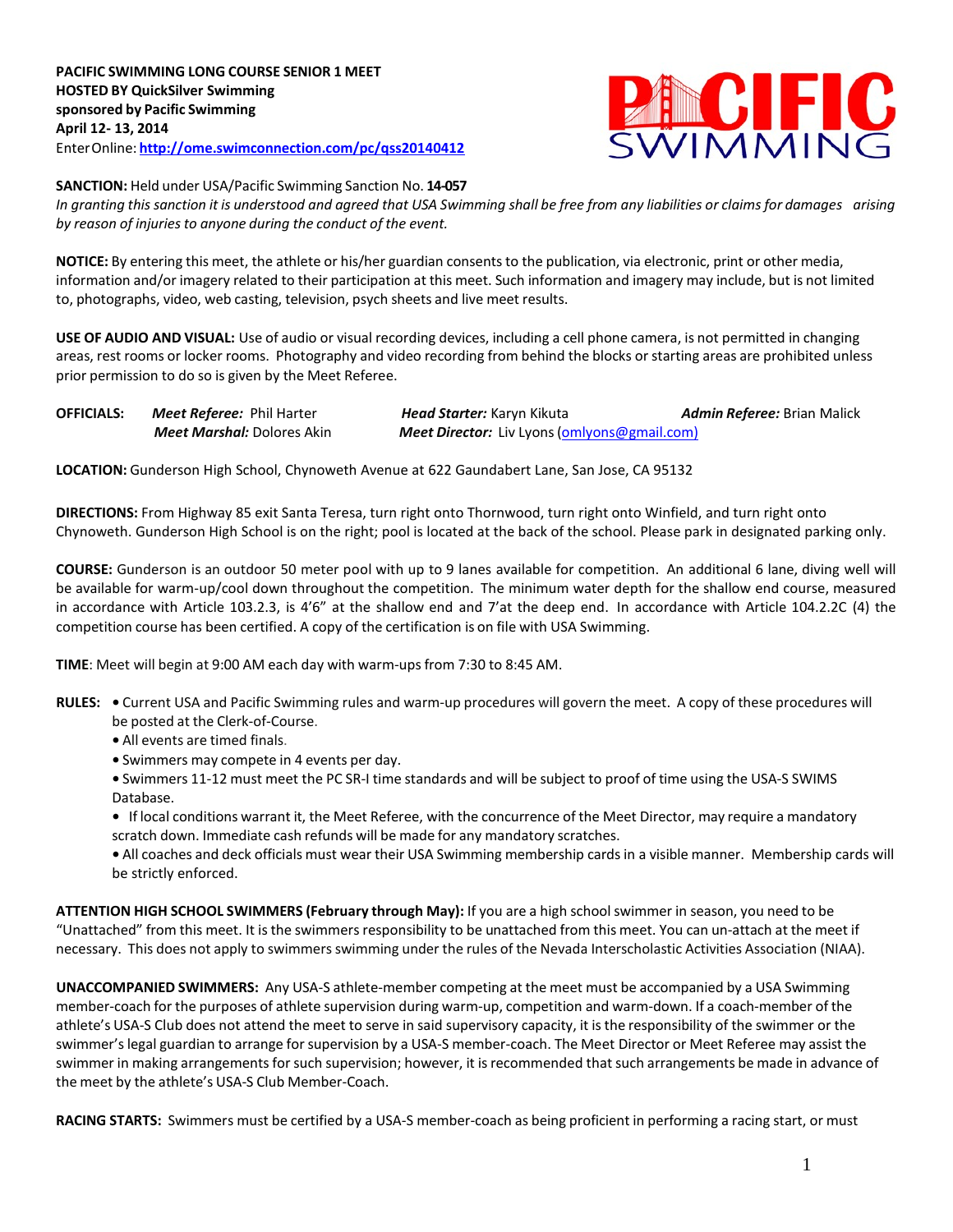start the race in the water. It is the responsibility of the swimmer or the swimmer's legal guardian to ensure compliance with this requirement.

**RESTRICTIONS: •** Smoking and the use of other tobacco productsis prohibited on the pool deck, in the locker rooms, in spectator

seating, on standing areas and in all areas used by swimmers, during the meet and during warm-up periods.

• Sale and use of alcoholic beverages is prohibited in all areas of the meet venue.

• No glass containers are allowed in the meet venue.

• Except where venue facilities require otherwise, changing into or out of swimsuits other than in locker rooms or other designated areas is not appropriate and is strongly discouraged.

**ELIGIBILITY: •** Swimmers must be current members of USA-S and enter their name and registration number on the meet entry card as they are shown on their Registration Card. If this is not done, it may be difficult to match the swimmer with the registration and times database. The meet host will check all swimmer registrations against the SWIMS database and if not found to be registered, the Meet Directorshall accept the registration at the meet (a \$10 surcharge will be added to the regular registration fee). Duplicate registrations will be refunded by mail.

• Proof of time will be required for this meet for swimmers 11-12 per Pacific Swimming rule Section 5.B.2.a. Swimmers are eligible to enter all events in Senior meets in which they have equaled or bettered the listed Senior time standards (in this case Pacific Senior I times) up to the maximum number of events per day.

• Swimmers 13 years of age or over will be considered qualified for the meet without proof of time.

• No refunds will be given if a time cannot be proven.

• Disabled swimmers are welcome to attend this meet and should contact the Meet Director or Meet Referee regarding special accommodations.

• Entries with "NO TIME" will be rejected. Coach verified times will be accepted for swimmers 13 years of age or over. Coach verified times will not be accepted for swimmers aged 11-12.

**SEEDING: •** Conforming Short Course yard (Senior I Times) will be seeded first, followed by non-conforming Short Course Meter Senior I Times), followed by non-conforming Long Course Meters (Senior I Times).

• The 800 and 1500 Free will be swum alternating women and men heats. Swimmers must provide timers and counters for the 800 and 1500 Free. The meet referee, as needed, may combine heats of women and men.

**CHECK-IN:** The meet will be deck seeded. Swimmers must check-in at the Clerk-of-Course. Close of check-in for all events shall be no more than 60 minutes before the estimated time of the start of the first heat of the event. No event shall be closed more than 30 minutes before the scheduled start of the session. Swimmers who do not check-in will not be allowed to compete in the event.

**SCRATCH RULE:** Swimmers entered in an individual event in a Senior meet that is seeded on the deck who have checked in for that event, must swim in the event unless they notify the clerk of the course before seeding for that event has begun that they wish to scratch. Failure to swim an event will result in being barred from their next individual event in which the swimmer is entered on that day or the next meet day, whichever if first.

**ENTRY FEES:** \$5.50 per individual event plus an \$10.00 per swimmer participation fee. Entries will be rejected if payment is not sent at time of request.

**ONLINE ENTRIES:** To enter online go to **<http://ome.swimconnection.com/pc/qss20140412>** to receive an immediate entry confirmation of acceptance via email (the same web site can be used to check for session open or closed status). The "billing information" email should be brought to the meet as proof of entry. Online entry requires payment by credit card using Swim Connection'ssecure site. The cost of using Online Meet Entries is \$1 per swimmer plus 5% of the total entry fees. Please note that the processing fee is a separate fee from the entry fees. Online meet entry fees are paid to Swim Connection, LLC. Online entries will be accepted through **Wednesday, April 2, 2014.** Use of this system is voluntary. Online Meet Entry is in no way required or expected of a swimmer by Pacific Swimming. **No refunds will be made,** except for mandatory scratches.

**MAILED OR HAND DELIVERED ENTRIES:** Entries must be on the attached consolidated entry form. Forms must be filled out completely and printed clearly with swimmers best time. Entries must be entered using the current Pacific Swimming procedure: and postmarked by midnight, **Monday, March 31, 2014** or **hand delivered by 6:30 p.m. Wednesday, February 19, 2014.** No late entries will be accepted. No refunds will be made, except mandatory scratch downs. Requestsfor confirmation of receipt of entries should include a self-addressed envelope.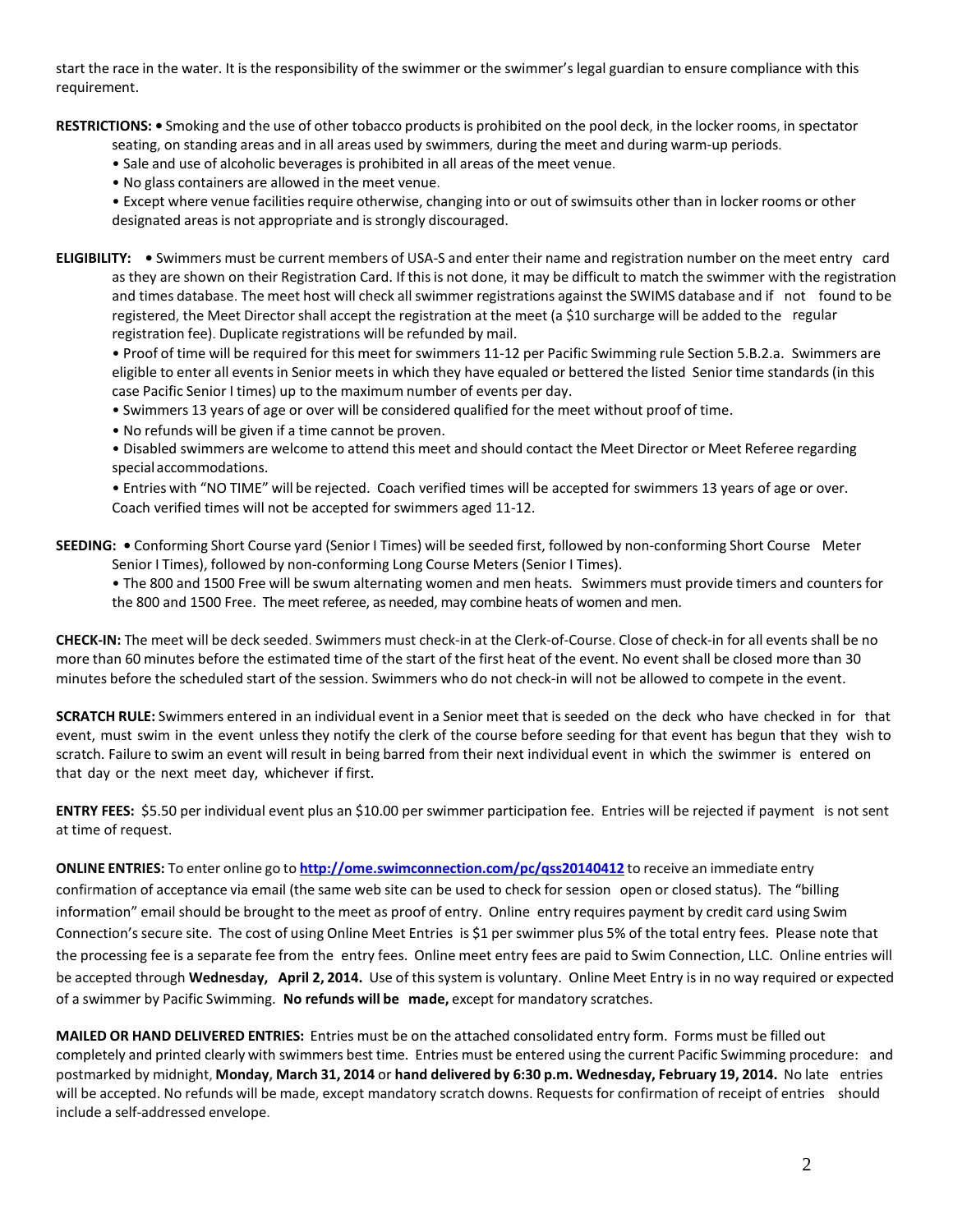## **Make check payable to: QuickSilver Swimming Mail entries to:** Liv Lyons **Hand deliver entries to (3:30- 6:30pm):** Liv Lyons

5409 Silver Vista Way 622 Gaundabert Lane San Jose, CA 95138

**AWARDS:** None.

## **ADMISSION:** Free.

**HOSPITALITY:** Hospitality available for coaches, officials, timers, and volunteers. Lunches will be provided for coaches and working deck officials. There will be a minimal snack bar available.

| SATURDAY, APRIL 12, 2014                                                    |
|-----------------------------------------------------------------------------|
| <b>EVENT</b><br><b>EVENT</b><br><b>EVENT</b><br><b>EVENT</b><br>#<br>#<br># |
| 15<br><b>400 FREE</b><br>2                                                  |
| 3<br>17<br>200 BACK<br>4                                                    |
| 5<br>19<br>100 BREAST<br>6                                                  |
| <b>200 FLY</b><br>21<br>8<br>7                                              |
| 9<br>23<br><b>100 FREE</b><br>10                                            |
| 25<br>12<br>11<br>200 IM                                                    |
| 27<br>13<br><b>1500 FREE</b><br>14                                          |

## **ORDEROF EVENTS**

| SATURDAY, APRIL 12, 2014 |                   |                   | <b>SUNDAY, APRIL 14, 2014</b> |                 |              |
|--------------------------|-------------------|-------------------|-------------------------------|-----------------|--------------|
| <b>EVENT</b>             | <b>EVENT</b><br># | <b>EVENT</b><br># |                               | <b>EVENT</b>    | <b>EVENT</b> |
| <b>400 FREE</b>          | 2                 | 15                |                               | 400 IM          |              |
| 200 BACK                 | 4                 | 17                |                               | <b>200 FREE</b> |              |
| 100 BREAST               | 6                 | 19                |                               | <b>100 FLY</b>  |              |
| <b>200 FLY</b>           | 8                 | 21                |                               | 50 FREE         |              |
| <b>100 FREE</b>          | 10                | 23                |                               | 200 BREAST      |              |
| 200 IM                   | 12                | 25                |                               | 100 BACK        |              |
| <b>1500 FREE</b>         | 14                | 27                |                               | <b>800 FREE</b> |              |
|                          |                   |                   |                               |                 |              |

Events 13-14 and 27-28 will be swim alternating women and men All events will swim fastest to slowest Time standards may be found at: <http://www.pacswim.org/userfiles/cms/documents/266/timestandardssenior.pdf>